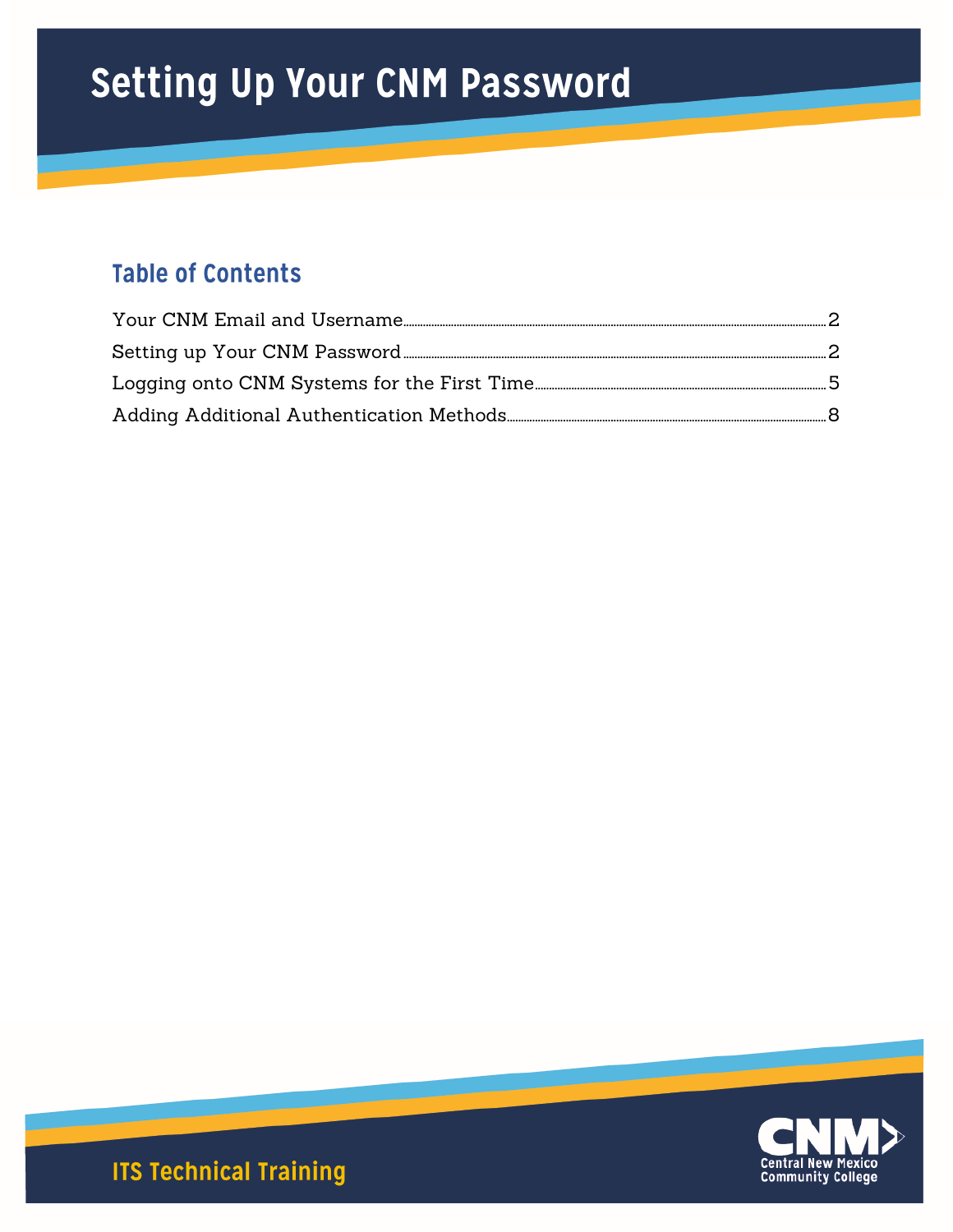### <span id="page-1-0"></span>**Your CNM Email and Username**

Your CNM username is typically your first initial, last name, and sometimes a number. This is the first part of your email address before @cnm.edu.

Your CNM email address is sent to your personal email.

- o Email Example: jsmith22@cnm.edu
- o Username Example: jsmith22

### <span id="page-1-1"></span>**Setting up Your CNM Password**

Faculty, staff, and students logging onto myCNM or email for the first time can get to their account through [www.cnm.edu.](https://cnm.edu/)



 $1<sub>1</sub>$ Select Email.



#### $2.$ Select password.cnm.edu.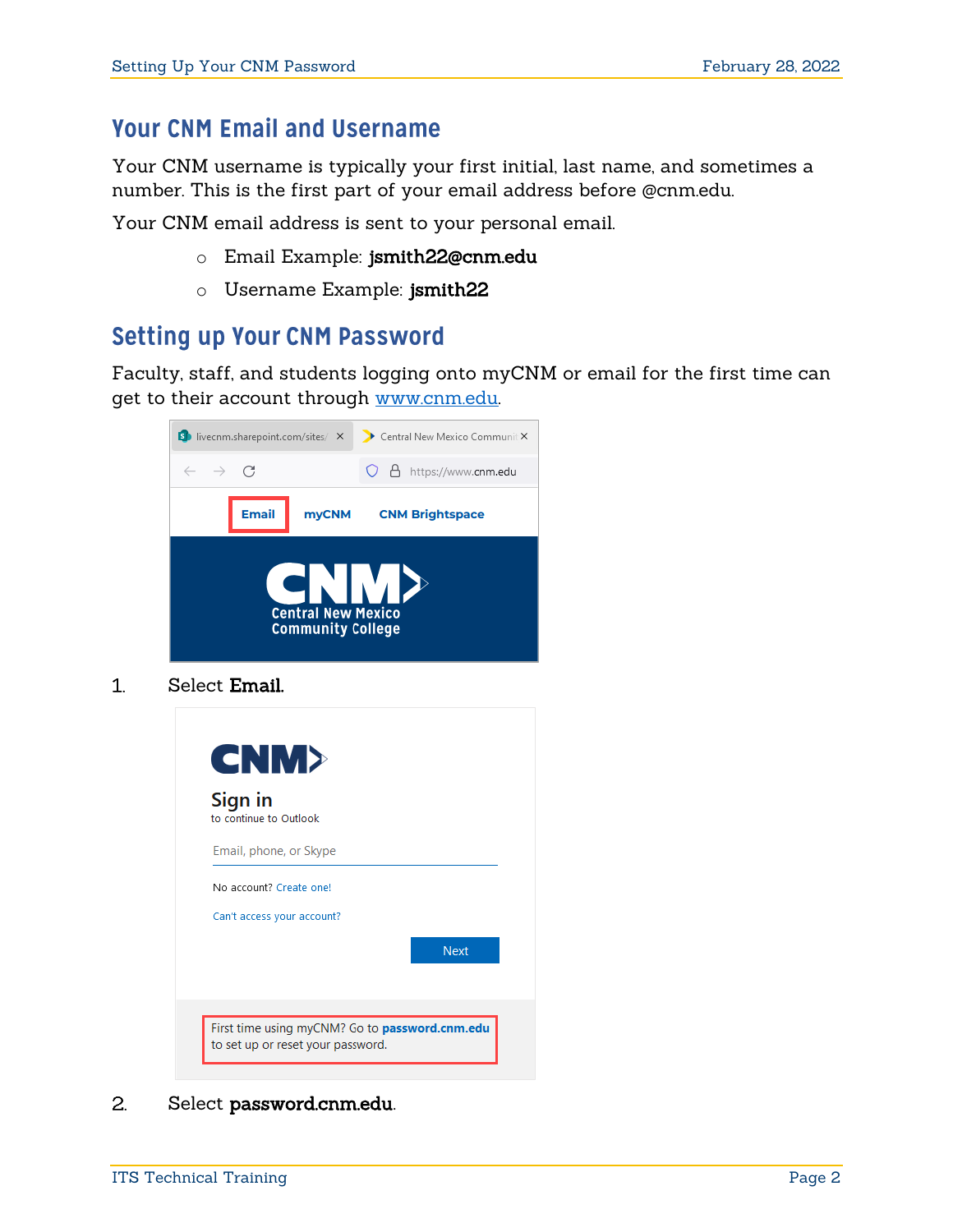

Enter your username and select **Next**  $3.$ 

| <b>Verify Identity:</b>                  |                                                                                                      |
|------------------------------------------|------------------------------------------------------------------------------------------------------|
| Please answer the following<br>questions | What is your 9-digit CNM ID number?<br>*********<br>What is your Birthdate (mmddyy)?<br><b>START</b> |
|                                          | Cancel<br><b>Next</b>                                                                                |

Enter your 9-digit CNM ID number and Birthdate (mmddyy) and select  $4.$ **Next** .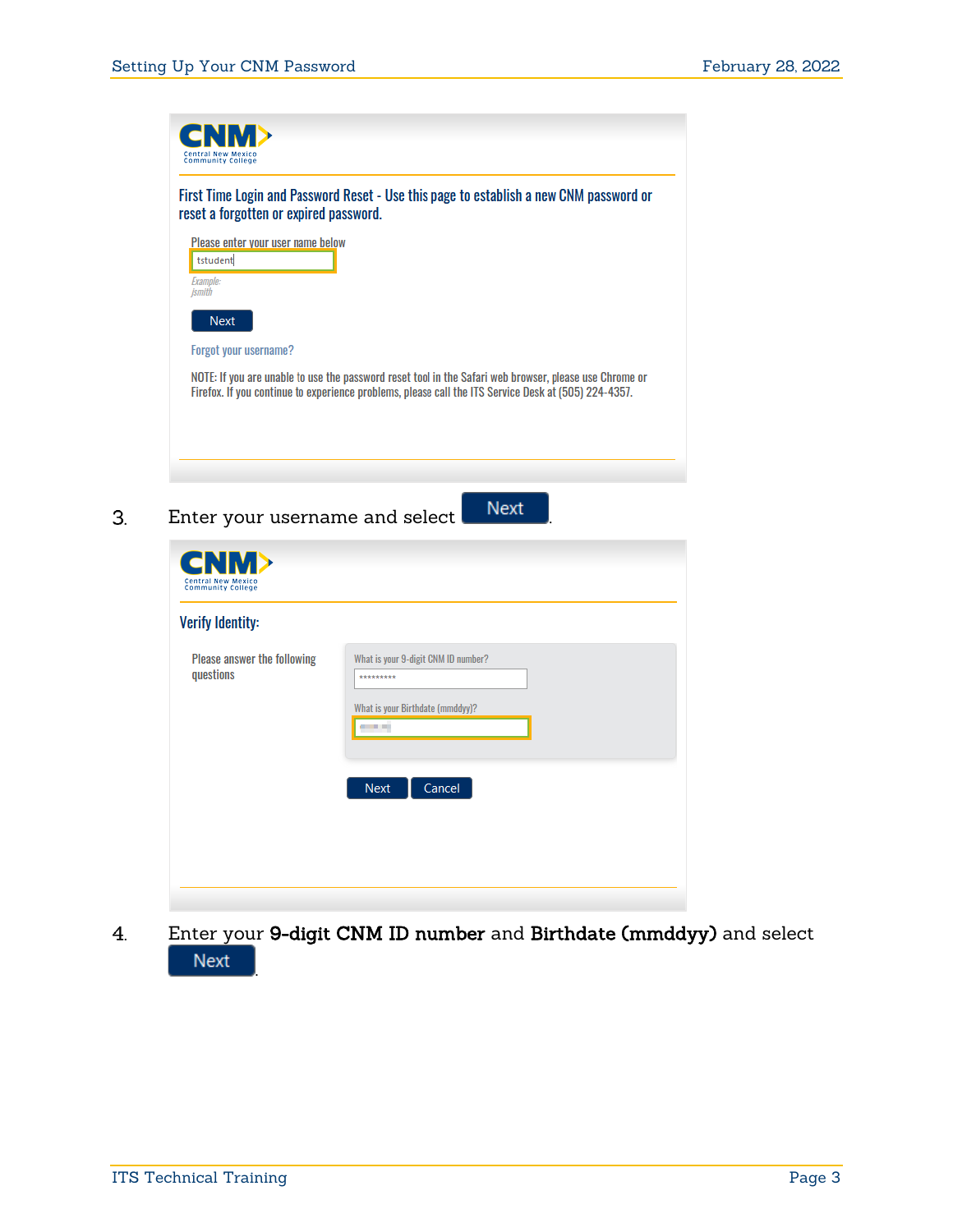| <b>Password Reset: Choose Your New Password</b>                                                                                                         |                                                                                |
|---------------------------------------------------------------------------------------------------------------------------------------------------------|--------------------------------------------------------------------------------|
| (Resetting password for tstudent@cnm.edu)                                                                                                               |                                                                                |
| Your password must:                                                                                                                                     |                                                                                |
| • Be a minimum of 8 characters<br>• Contain at least one upper-case letter<br>• Contain at least one lower-case letter<br>• Contain at least one number |                                                                                |
|                                                                                                                                                         | You may not re-use a password that you have already used for your CNM account. |
| Enter a new password:                                                                                                                                   |                                                                                |
| <b>Re-enter Your New Password:</b>                                                                                                                      |                                                                                |

- 5. Create a password following the [password guidelines.](https://www.cnm.edu/depts/information-technology-services/its-services-catalog/cnm-login-information/creating-a-strong-password)
- Enter your new password and select **Next** 6.

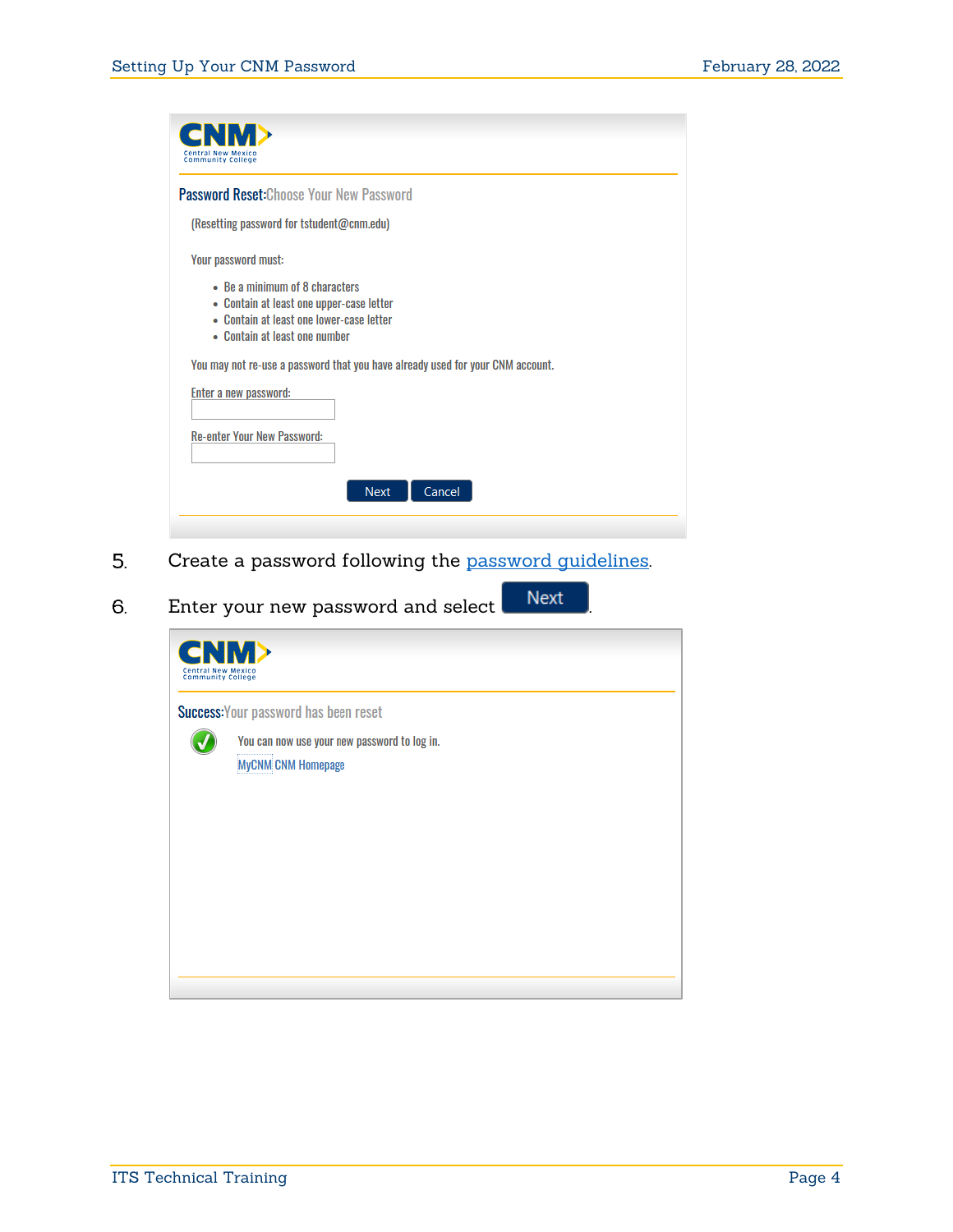### <span id="page-4-0"></span>Logging onto CNM Systems for the First Time



Type your password and select **Signin** 2.

 $1.$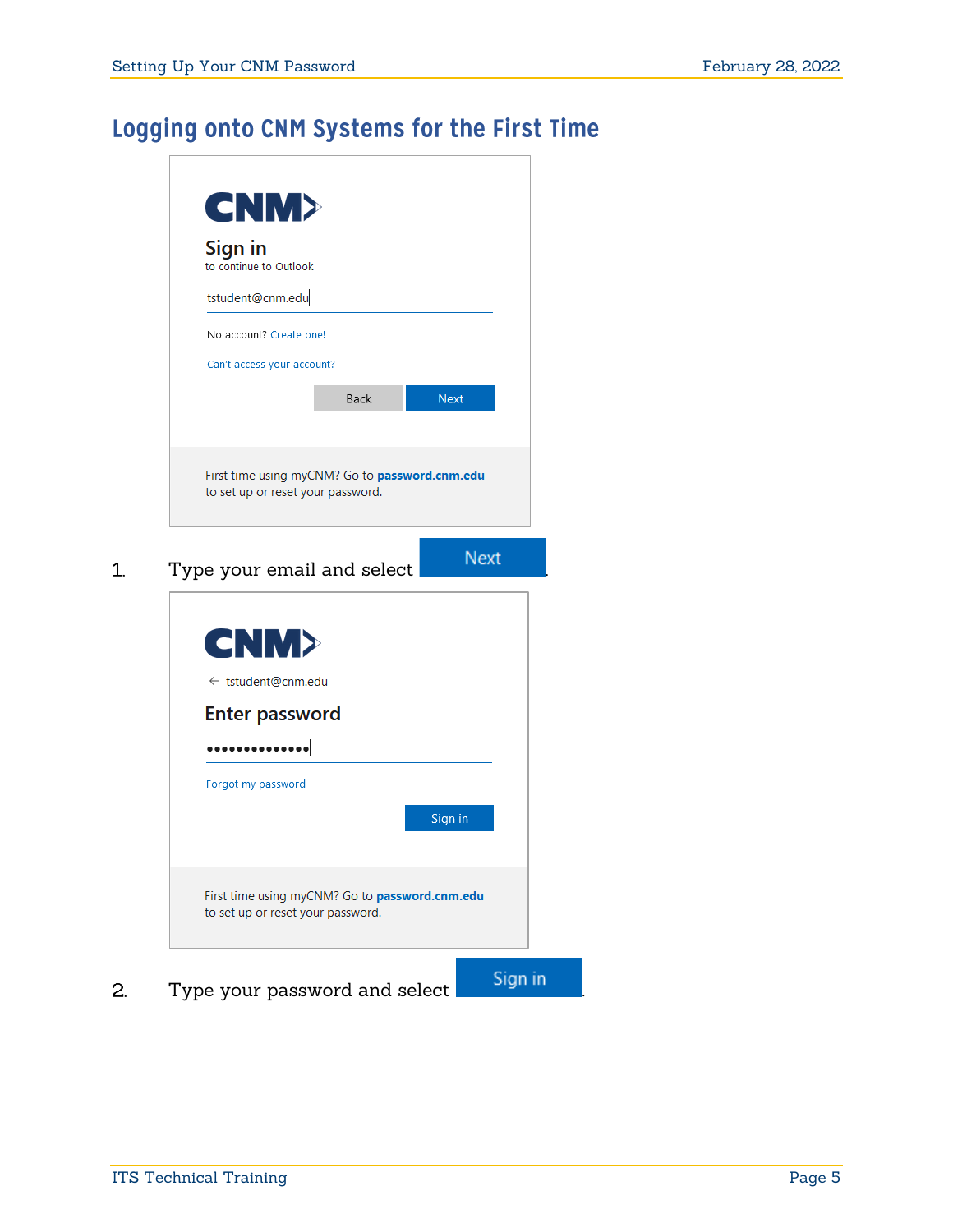

 $3.$ 

| Keep your account secure<br>Your organization requires you to set up the following methods of proving who you are.                                              |  |
|-----------------------------------------------------------------------------------------------------------------------------------------------------------------|--|
| Phone<br>You can prove who you are by answering a call on your phone or texting a code to your phone.<br>What phone number would you like to use?               |  |
| 2050006675<br>United States (+1)<br>$\check{ }$                                                                                                                 |  |
| Text me a code<br>Call me<br>Message and data rates may apply. Choosing Next means that you agree to the Terms of service and Privacy<br>and cookies statement. |  |
| <b>Next</b>                                                                                                                                                     |  |

- Type your phone number.  $4.$
- 5. Select Text me a code or Call me.

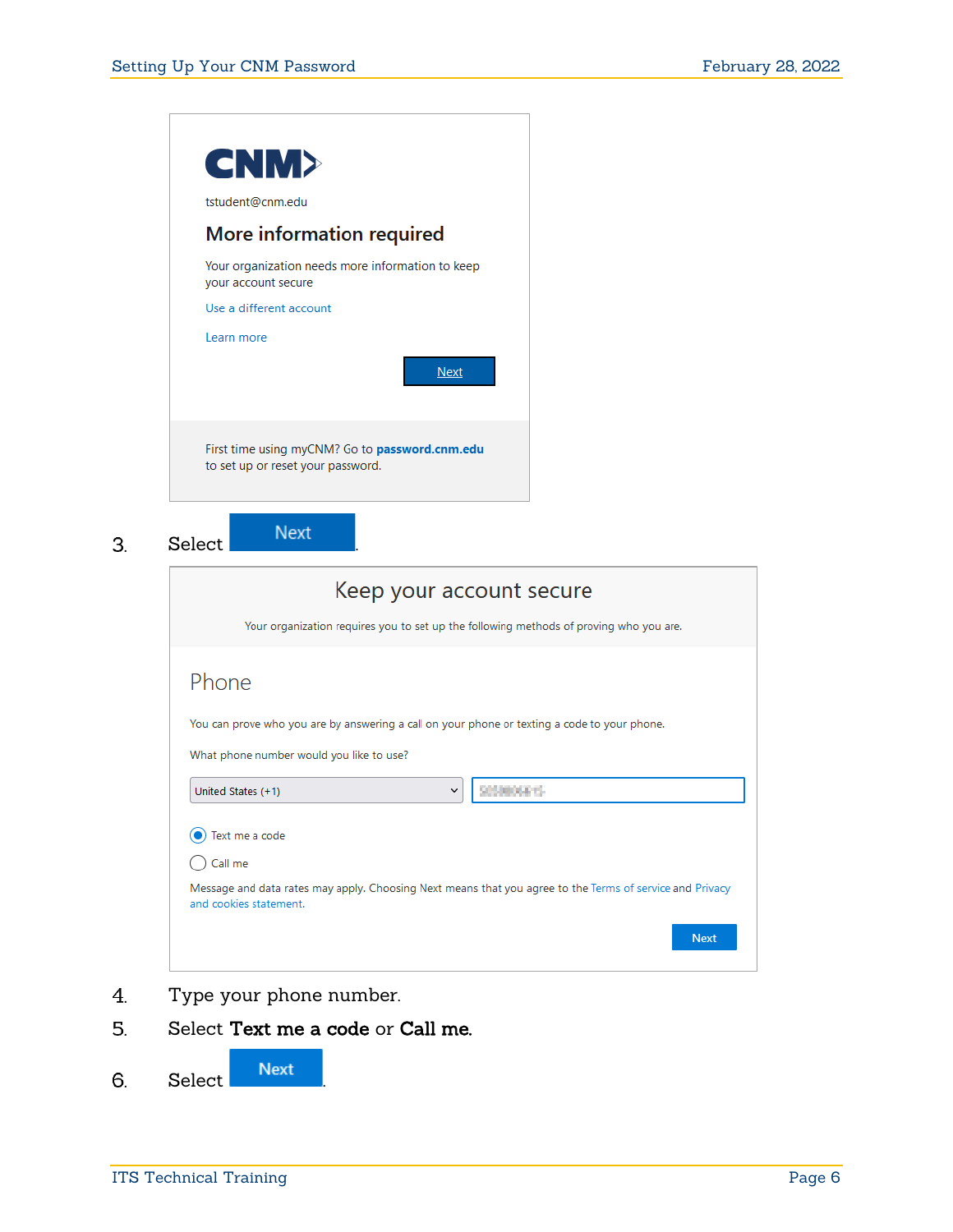| Keep your account secure<br>Your organization requires you to set up the following methods of proving who you are. |
|--------------------------------------------------------------------------------------------------------------------|
| Phone                                                                                                              |
| We just sent a 6 digit code to +1 5059806615. Enter the code below.<br>2010/1<br>Resend code                       |
| <b>Back</b><br><b>Next</b>                                                                                         |

If you receive a text, type the code and select **Next**  $\overline{7}$ . OR

> If you receive a call, answer the call and follow the prompt to press pound  $(*)$ .

|        | Keep your account secure                                                               |
|--------|----------------------------------------------------------------------------------------|
|        | Your organization requires you to set up the following methods of proving who you are. |
| Phone  |                                                                                        |
|        | SMS verified. Your phone was registered successfully.                                  |
|        | <b>Next</b>                                                                            |
| Select | <b>Next</b>                                                                            |

8.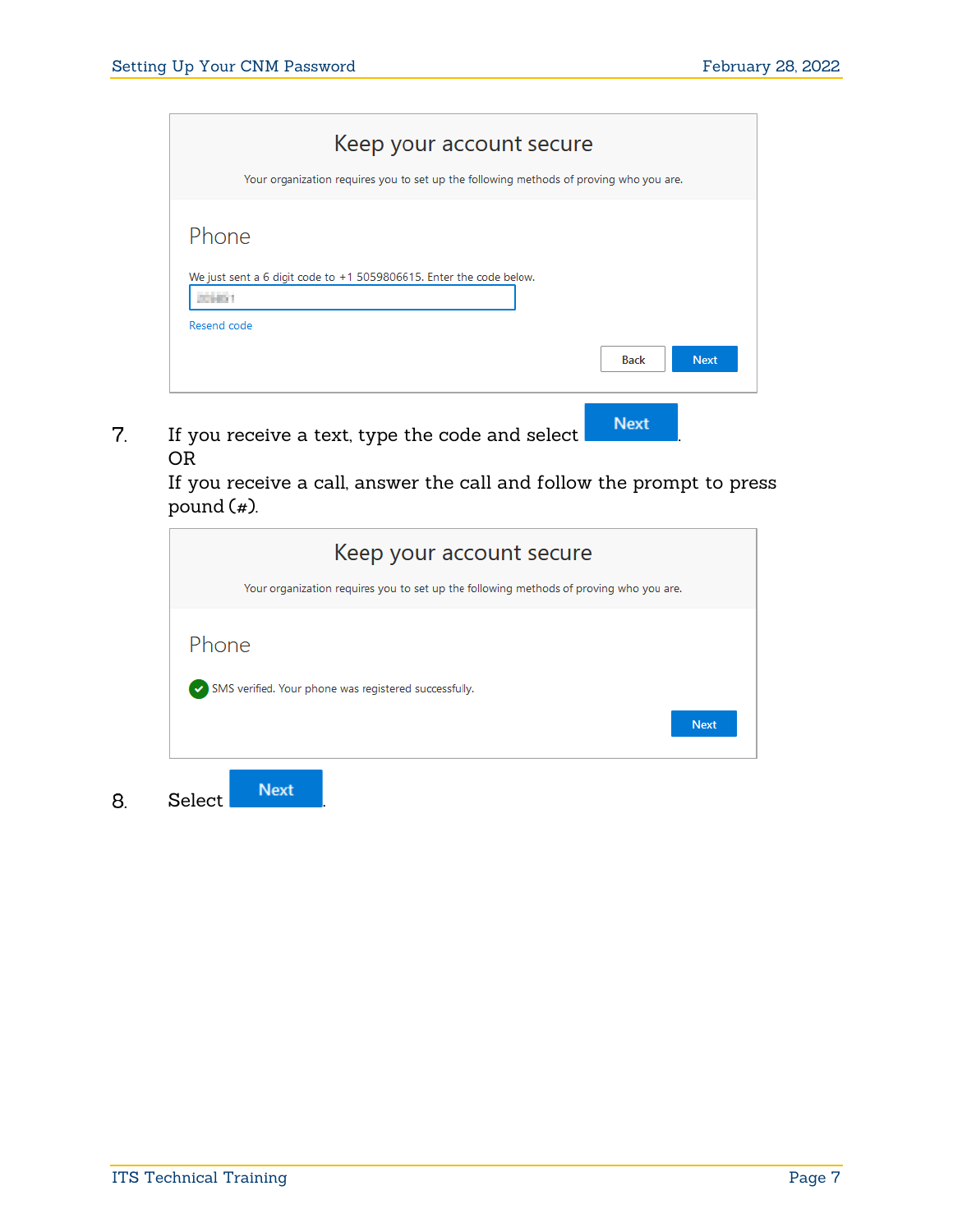

Note: Your new password will be used for all of CNM's systems.

### <span id="page-7-0"></span>**Subsequent Log In Options**

The next time you log in after setting up multifactor authentication you will be prompted to save your password for 180 days.



When logging in from your personal computer or device, select the checkbox next to Don't ask again for 180 days. If logging in from a shared or public computer, do not select this option.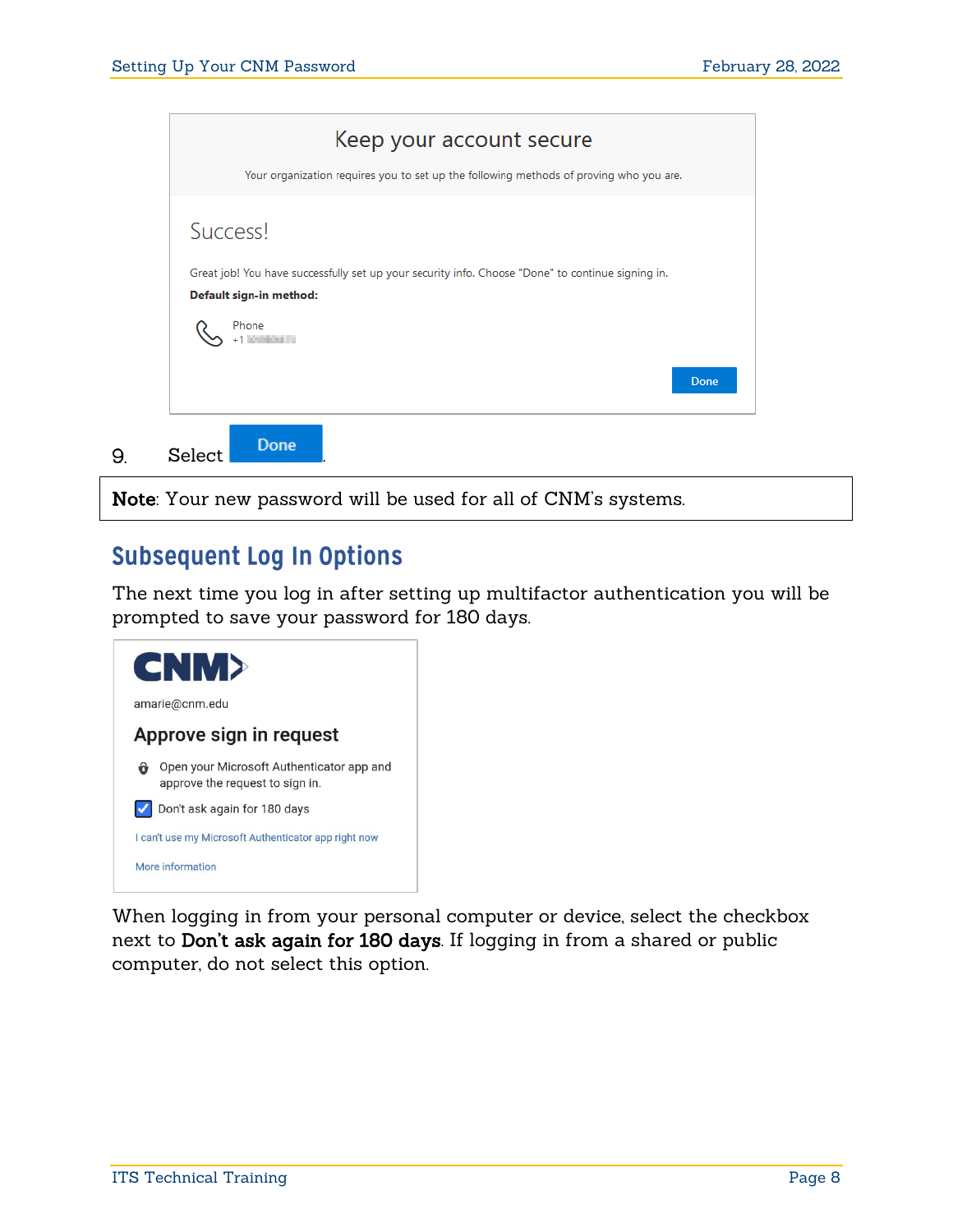### **Adding Additional Authentication Methods**

Use the following steps to add another authentication method including phone, alternate phone, office phone, authentication app, Microsoft Authenticator, email, and security key, The following steps describe adding email as an authentication method.

 $1<sub>1</sub>$ Go to [https://mysignins.microsoft.com/security-info.](https://mysignins.microsoft.com/security-info) 

| 2. | $+$ Add method<br>Select            |
|----|-------------------------------------|
|    | Add a method                        |
|    | Which method would you like to add? |
|    | Email<br>$\checkmark$               |
|    | Add<br>Cancel                       |
|    |                                     |

#### $3<sub>l</sub>$ Select Email.

| What email would you like to use?<br>Enter email |        |      |
|--------------------------------------------------|--------|------|
|                                                  | Cancel | Next |

#### Enter a non-CNM email address.  $4.$

#### Select Next 5.

| wuuu                                                          |      |      |
|---------------------------------------------------------------|------|------|
| Email                                                         |      |      |
| We just sent a code to alli.marie.abq@gmail.com<br>Enter code |      |      |
| Resend code                                                   |      |      |
|                                                               | Back | Next |

6. Enter the code